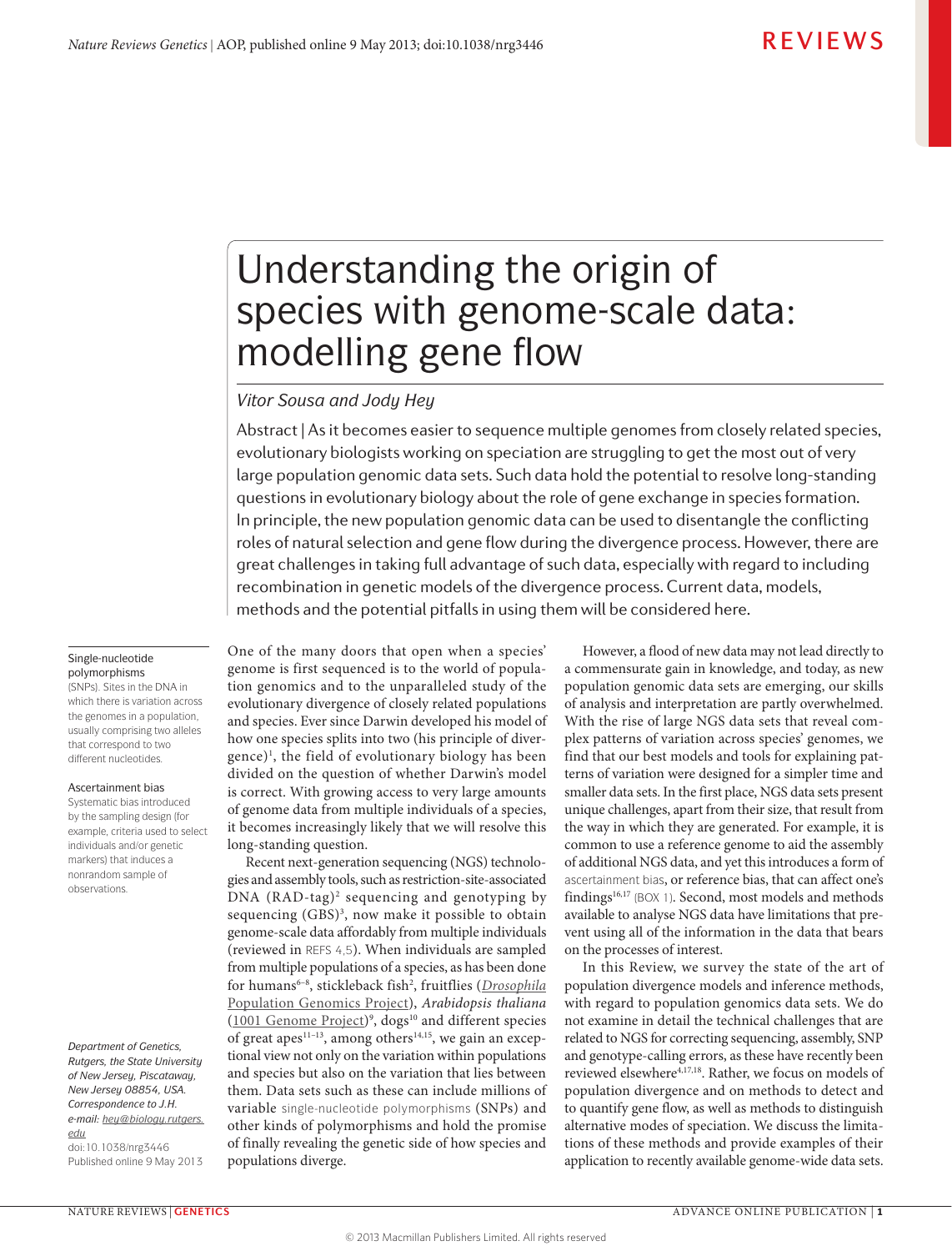## Models of species formation

*Speciation in the absence of gene flow.* When two populations become allopatric (that is, completely geographically separated), they can diverge without mixing genes and eventually become reproductively isolated<sup>19</sup>. Compared with divergence in the presence of gene exchange, this

### Box 1 | Challenges of NGS data for population genomics

An ideal sequencing technology will output high-quality reads of lengths greater than the size of duplicated regions in the target genome. The current crop of technologies, however, generates sequences of short lengths (generally less than 500bp and often less than 100 bp)<sup>4,5</sup>. Even with many reads and with paired-end libraries, genome assembly generally requires the aid of a reference genome. One of the main difficulties with this protocol, which is especially relevant for demographic inference, is genotype and single-nucleotide polymorphism (SNP) call uncertainty (reviewed in REFS 17,18), reference bias and phase uncertainty. Other challenges with next-generation sequencing (NGS) have recently been reviewed elsewhere $4,5,17$ .

### **Reference genome bias**

Sequence assembly from short sequences using a reference genome results in ascertainment bias<sup>116,117</sup>. That is, NGS reads that are different from their homologous location in the reference genome at polymorphic sites will tend to be misassembled, and there will be a tendency to underestimate differences between the new data and the reference genome, as shown in the figure, in which reads from two individuals are differentially mapped to a reference genome. Reads from the individual shown in blue are preferentially mapped owing to their similarity with the reference genome, whereas reads from the other individual (shown in green) are not mapped as they contain more differences<sup>17</sup>. Although this bias can be mitigated by using high-coverage NGS data<sup>118</sup> or by doing *de novo* genome assemblies if possible, the bias is not easily dismissed in low-coverage contexts. For example, relaxation of criteria for matching NGS reads to a reference genome will help to avoid missing heterozygous positions but entails a concomitant increase in 'false positives'. Recently, investigators have begun to address this bias: for example, by including models of the process generating the variation<sup>16</sup> or by adding steps to the assembly pipeline that help to compensate for the bias in local regions of the genome<sup>119</sup>.

#### **Phase uncertainty**

When sequencing a diploid individual, two genomes are sequenced, and it is difficult to know whether any pair of reads came from the same or from different genomes. This issue does not affect the identification of heterozygous positions, but this phase uncertainty greatly hinders the assembly of two genomes from one diploid sample, and it considerably complicates the assessment of linkage disequilibrium (LD) over longer distances. This can have an impact on demographic estimates, especially for methods based on haplotypes and that use LD information (as seen in simulation studies for hidden Markov model (HMM)-based<sup>112</sup> and identity by descent (IBD)-based<sup>115</sup> methods). One possible approach to deal with phase uncertainty consists of integrating over all possible phases, as implemented in a genealogy sampler approach<sup>7</sup>. The use of pair-ended reads can extend the lengths of regions over which two separate sequences can be resolved, beyond the length of the actual reads<sup>120</sup>. If data are available from an individual as well as from both of their parents (a so-called 'trio'), then it is possible to infer both chromosomes of the individual<sup>6</sup>. Alternatively, a population genetic statistical approach can be used to estimate phase when there are data from multiple individuals<sup>121</sup>. In the future, technology developments that allow for long reads from each chromosome are likely to reduce the problem of phase uncertainty<sup>122</sup>.



Reads not mapped to reference

is a comparatively simple process, and this simplicity, together with clear biogeographic evidence (such as the finding that in island archipelagos it is common to find different species on different islands), convinced many that this was how nearly all new species formed<sup>19-24</sup>.

*Speciation in the presence of gene flow.* Darwin, however, envisioned that natural selection can act in disparate ways over a species range to pull a species in different directions and eventually to split it, first into different varieties and finally into separate species. This model, which has come to be called 'sympatric speciation', was considered by many to be unlikely as gene exchange across a species range was considered to be a strong homogenizing force that counteracts divergence by natural selection. However, more recently, genetic data (for example, mitochondrial DNA sequences and microsatellites) together with biogeographic circumstances have provided compelling evidence that sympatric speciation has occurred in numerous contexts<sup>25-27</sup>.

At the genetic level, Darwin's model raises complexities, as it predicts that divergence in the presence of gene flow can cause different genes to experience very different histories. Diversifying selection favours different alleles in different parts of a species range (and at one or more loci). However, the movement of all genes across the range of the species as the normal result of organisms reproducing and dispersing will regularly move alleles that are affected by the diversifying selection into the 'wrong' part of the species range. It will also cause the species to appear to be homogeneous when examined for patterns of variation at neutral genes.

An additional major player in the divergence process, particularly when gene flow is occurring, is recombination, which is the breaking and rejoining of chromosomes that happens during meiosis every generation and that allows different parts of the genome to have different histories. Because of recombination, an allele that is favoured by selection and that is increasing in frequency will carry with it in its trajectory towards fixation only those flanking regions to which it is most tightly linked<sup>28,29</sup>. Recombination also makes it possible for alleles at neutral loci to move by gene flow across the species range and to co-occur in the same population of genomes in which there are loci diverging by the action of diversifying selection<sup>30,31</sup>. Recombination thus allows a species to have a population of genomes with a split personality: to resemble two diverging gene pools at loci affected by diversifying selection and to resemble a single gene pool at loci that are not under selection in this way. Evidence of this kind of genomic schism has come from a diversity of systems in recent years, on the basis of DNA Sanger sequence and microsatellite data<sup>32</sup> and more recently from NGS data in stickleback fish<sup>2</sup>, *Heliconius* butterflies<sup>14</sup> and flycatchers<sup>15</sup>.

*Modelling population divergence.* A widely used theoretical framework for studying speciation using genetic data is the 'isolation with migration' model, so named because it includes both the separation of two populations (a process called isolation) following a splitting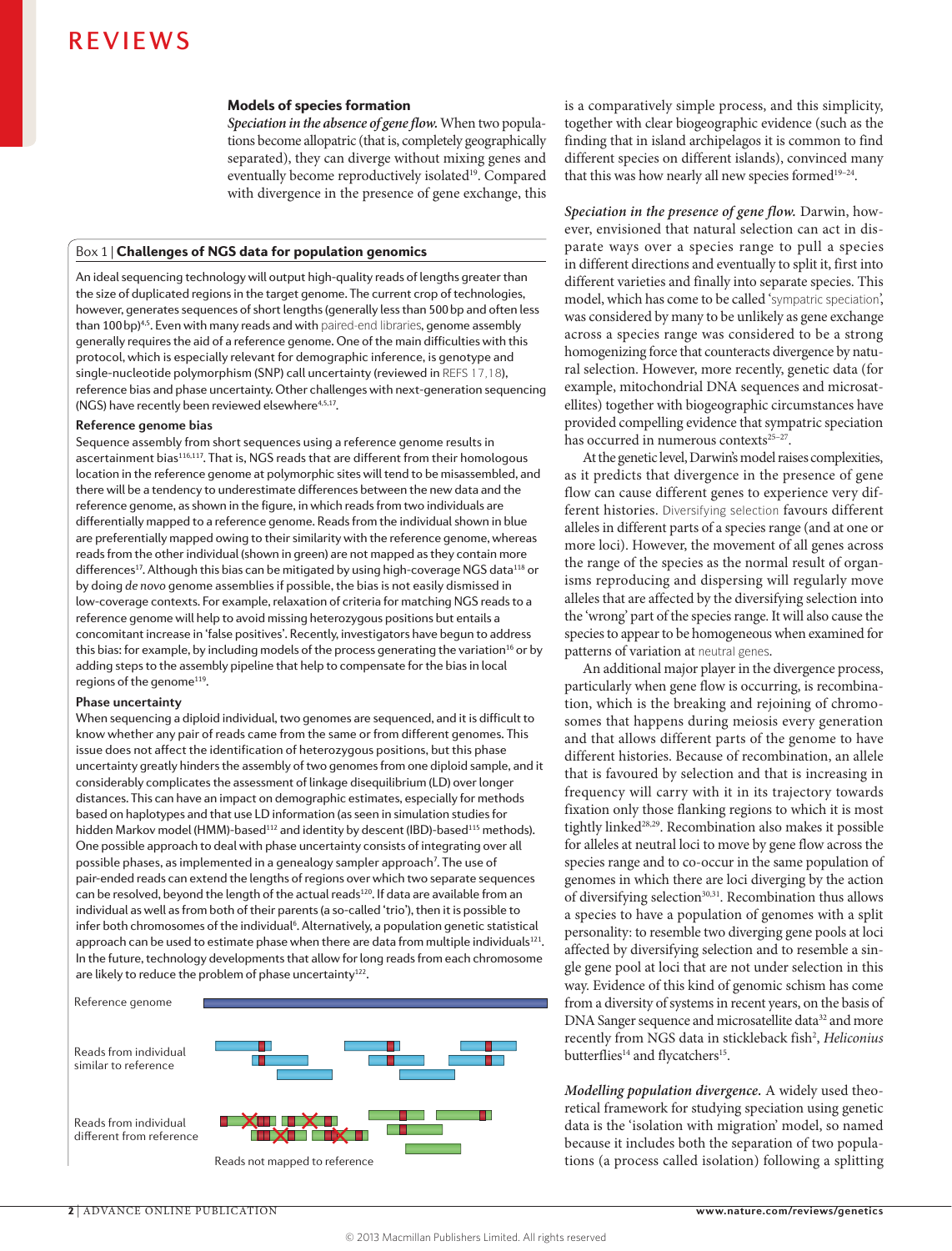

populations at time of split (t<sub>s</sub>). The two present-day populations have effective sizes  $N_1$  and  $N_2$ , respectively. Panel **a** Figure 1 | **Alternative modes of divergence.** All models assume that an ancestral population of size  $N_A$  splits into two shows the model in which migration rate is zero in both directions, which corresponds to an allopatric divergence scenario. Panels **b**–**d** represent alternative models in which populations have been exchanging migrants. Gene flow occurs at constant rates since the split from the ancestral population (**b**). Migration rates are assumed to be constant through time, but gene flow can be asymmetric: that is, one migration rate for each direction. Panel **c** shows a scenario in which populations begin diverging in the presence of gene flow but experience a cessation of gene flow after time since isolation (*t* ). If the lack of current gene flow in this model is due to reproductive isolation then this represents a i history in which divergence occurred to the point of speciation in the presence of gene flow. In panel **d**, we consider the alternative migration history in which populations were isolated and diverged for a period of time in the absence of gene flow, followed by secondary contact at time of secondary contact (t<sub>sc</sub>) and the introgression of alleles from the other population by gene flow.

Paired-end libraries Sequencing from each end of the fragments in a library.

The two sequenced ends are typically separated by a gap.

#### Sympatric speciation

The process of divergence between populations or species occupying the same geographical area and in presence of gene flow.

#### Diversifying selection

Natural selection acting towards different alleles (or phenotypes) being favoured in different regions within a single population or among multiple connected populations.

#### Neutral genes

Genes for which genetic patterns are mostly affected by mutation and demographic factors, such as genetic drift and migration.

### Allopatric divergence

The process of divergence between populations or species that are geographically separated, in the absence of gene flow.

#### Linkage disequilibrium (LD). The nonrandom association of alleles at different sites or loci.

Islands of differentiation

Genomic regions of elevated differentiation owing to the action of natural selection.

# $F_{\text{ST}}$

The proportion of the total genetic variability occurring among populations, typically used as a measure of the level of population genetic differentiation.

#### Island model

A model introduced by Sewall Wright to study population structure comprising multiple populations connected to each other through migration.

#### Metapopulation model

In the context of  $F_{ST}$ -based statistics, this is an idealized model in which several populations diverge without migration from a common ancestral gene pool (or metapopulation).

event from their common ancestral population as well as migration between populations $33-35$ . At one extreme, we can consider a simple isolation model in which the migration rate is zero in both directions; this corresponds to an allopatric divergence scenario (FIG. 1a). Other models include isolation with migration (FIG. 1b), isolation after migration (FIG. 1c) and secondary contact (FIG. 1d). It has been shown that patterns of genetic variation in samples from two closely related populations or species can be used to distinguish a pure isolation model (FIG. 1a) from a model with migration<sup>33,34</sup> (FIG. 1b-d). Furthermore, the growing evidence of persistent gene exchange between closely related species means that divergence often arises in the midst of conflicting evolutionary processes<sup>32</sup>.

### Inferring the history of divergence

NGS data from multiple individuals offer the promise of disentangling the complex interplay between selection, gene flow and recombination that occurs during speciation with gene flow. First, by having information for essentially all parts of the genome, we can gain a more detailed and accurate picture of the demography of populations<sup>36,37</sup>. Second, it becomes possible to ask whether some parts of the genome have been exchanging genes more than others. Substantial variation in gene flow levels across the genome constitutes clear, albeit indirect, evidence that selection is acting against gene flow to a greater degree in some genome regions than in others<sup>38,39</sup>. Third, NGS data allow us to get better estimates of recombination rates and linkage disequilibrium (LD) patterns along the genome<sup> $40,41$ </sup>, and this can in principle be used to infer the timing and magnitude of gene flow. Finally, polymorphism and LD along the genome also bear information about selective sweeps and genes that are the targets of diversifying selection (reviewed in REFS 42,43). However, all of these inferences depend on having a theoretical framework that connects patterns of variation to an explicit model.

*Genome scans using indicators of divergence.* Depending on an investigator's question, it can sometimes be useful to take a fairly simple approach that does not use models with lots of parameters to study the levels of divergence between populations. This can be achieved by tailoring analyses to a specific component of the divergence process and scanning across the genome while calculating statistics that are expected to be sensitive to that feature. For example, there has been lots of interest in detecting 'islands of differentiation' by looking at the distribution of summary statistics that measure genetic differentiation, such as  $F_{ST}^{44}$ . In the first study using RAD-tag sequencing, the differentiation of 45,789 SNPs along the genome between oceanic and freshwater populations of threespine sticklebacks (*Gasterosteus aculeatus*) showed, overall, reduced levels of differentiation ( $F_{ST}$  values close to zero)<sup>2</sup>. However, when a sliding window was run along the aligned genomes of freshwater and oceanic populations, the authors found evidence for genomic regions characterized by very high  $F_{\rm sr}$  values (>0.35), potentially harbouring genes under divergent selection. Interestingly, the same genomic regions were highlighted in contrast to different freshwater populations, suggesting parallel adaptation to the freshwater environment. These results are in agreement with a larger study comprising seven pairs of closely related marine and freshwater populations comprising 5,897,368 SNPs<sup>45</sup>.

Divergence summaries can also be used within demographic models of divergence, such as an island model or a metapopulation model (reviewed in REFS 46,47). One approach is to scan the genome using a hierarchical  $F_{cr}$  model that assumes a nested island model underlying the divergence process<sup>48</sup>. A related approach explicitly accounts for variation in read depth in NGS data within a Bayesian framework<sup>49</sup> and hence should be preferred for analysing such data.

Another type of genome scan that is targeted to identify recent admixture relies on comparing the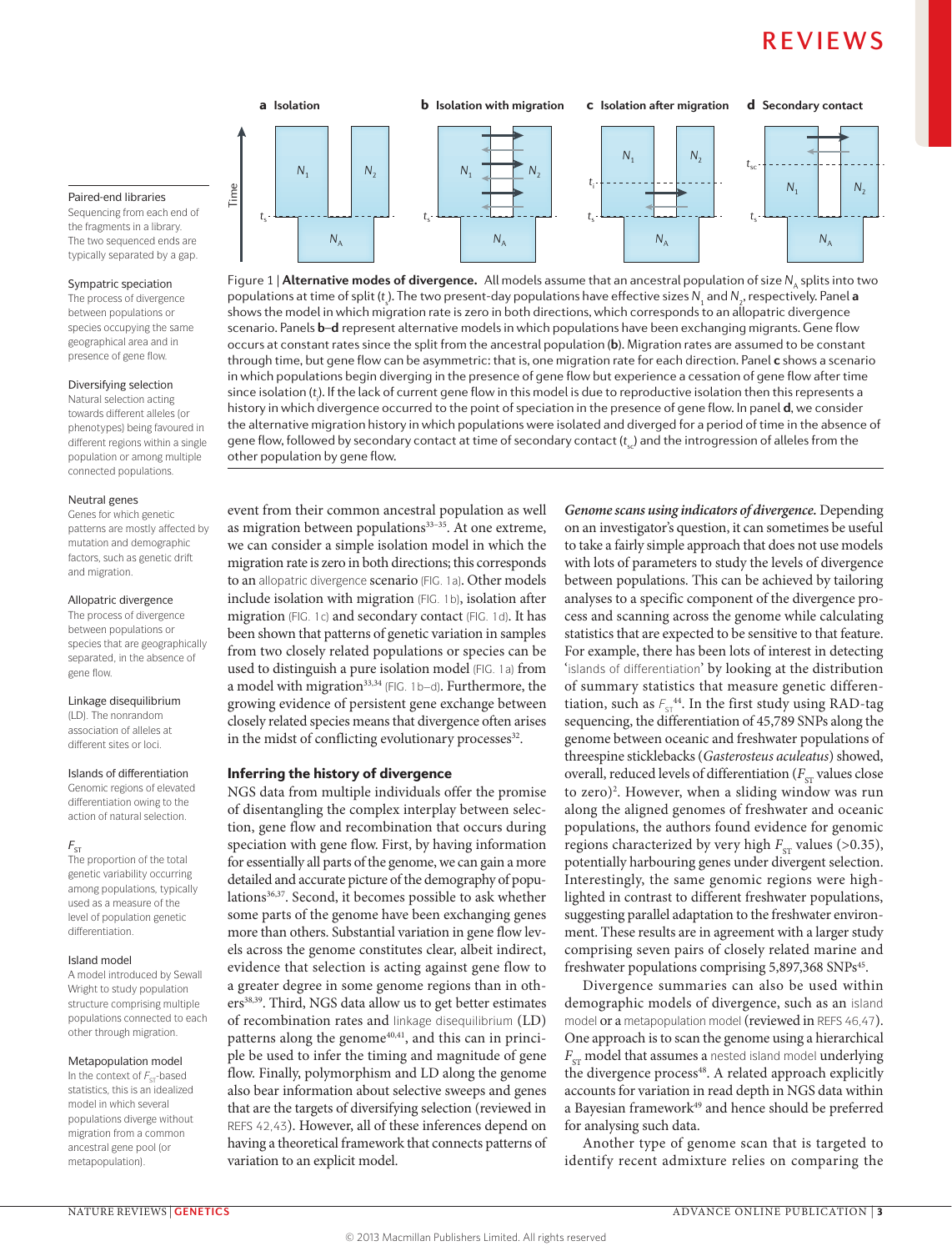

**Nature Reviews** | **Genetics** Figure 2 | **Disentangling ancestral polymorphism from gene flow (ABBA and BABA test**)**.** The diagram shows the divergence of two sister populations (1 and 2), a third population (potential source of introgressed genes; 3) and an outgroup population (4) over time. The black line represents the gene tree of a given site, and the star represents a mutation from the ancestral state (allele A) to the derived state (allele B). The pattern ABBA can occur owing to an ancestral polymorphism (**a**): that is, coalescent of lineage from population 2 with lineage from population 3 in the ancestral population (population ancestral to populations 1, 2 and 3), or gene flow from population 3 to population 2 (**b**). Under a model with no gene flow, we expect that the pattern ABBA is as frequent as BABA owing to the fact that there is 50% chance that either the lineage from population 1 or from population 2 coalesces with lineage from population 3 in the population ancestral to populations 1, 2 and 3.

population tree (assumed to be known) with the gene trees inferred at a specific site. Incongruences between the population tree and the gene tree can be due to incomplete lineage sorting (shared ancestral polymorphism) or to gene flow. One statistic, called '*D*', was specifically designed to detect introgression from one population to another<sup>50</sup> (FIG. 2). Computing *D* requires a genome from each of two sister populations, a genome from a third population (a potential source of introgressed genes) and a fourth outgroup genome to identify the ancestral state (identified as the A allele). Focusing on SNPs in which the candidate source population has the derived allele (B) and in which the two sister genomes have different alleles, there are two possible configurations: either ABBA or BABA. Under the hypothesis of shared ancestral polymorphism, the number of tree topologies of ABBA and BABA are expected to be equal, and the expected *D* will be zero. Deviations from that expectation are interpreted as evidence of introgression. As with  $F_{ST}$  genome scans, investigators can look at the distribution of *D* along the genome, but when using *D*, the aim is to find genomic regions that specifically experienced introgression, whereas in the case of  $F_{ST}$ , the goal is to identify regions of high differentiation, regardless of the cause.

Genome scans using *D* were used, for instance, to detect admixture between archaic and modern humans<sup>51,52</sup> and to study the patterns of introgression in *Heliconius* butterflies<sup>14</sup>. In the case of modern and archaic humans, unidirectional introgression from Neanderthals to non-African humans was estimated to have occurred for 1-4% of the genome<sup>51</sup>. Similarly, data from 642,690 SNPs point to 4–6% of the present day Melanesian genomes being derived from admixture with Denisovans<sup>52</sup>. For *Heliconius* butterflies, RAD-tag sequencing of 4% of the genome (~12 Mb) indicated introgression from *Heliconius timareta* to *Heliconius melpomene amaryllis* (2–5% admixture), which are sympatric species that exhibit the same wing colour patterns. Interestingly, only a few regions exhibited significant *D* values, including genes known to contain the mimicry loci B/D and N/Yb. Despite the lack of an explicit test of positive selection, the fact that these regions harbour genes involved in mimicry is in agreement with an active role of selection promoting introgression at these regions. In these species, the patterns of differentiation along the genome suggest a case in which most of the genome is differentiated — consistent with a model of allopatric divergence (FIG. 1a) or divergence with limited gene flow (FIG. 1b) — whereas a few regions show evidence of secondary contact and uni- or bidirectional introgression of genes from one population (species) to the other (FIG. 1c). In both cases of humans and *Heliconius* spp., there was evidence of regions exchanged between populations that were already differentiated, pointing to the importance of secondary contact.

Although genome scan approaches are flexible and applicable to large genomic data sets, the focus on amenable summary statistics typically entails setting aside much of the information in a data set. A related limitation is that the same numerical value of a particular statistic can result from very distinct scenarios. For instance, a low  $F_{ST}$  can be due to shared ancestral polymorphism or due to gene flow<sup>44</sup>. Similarly, the *D* statistic can be significantly different from zero owing to other events rather than admixture. The evidence of admixture between modern human non-African populations and Neanderthals has been questioned by a simulation study showing that spatial expansions and population substructure without admixture could lead to *D* values that are similar to the observed ones<sup>53</sup>.

#### Nested island model

A hierarchical island model with groups of populations in which migration among populations within the same group is higher than among populations in different groups.

#### Gene trees

Bifurcating trees that represent the ancestral relationships of homologous haplotypes sampled from a single or multiple populations. A gene tree includes coalescent events and, in models with gene flow, migration events. A gene tree is characterized by a topology, branch lengths, coalescence times and migration times.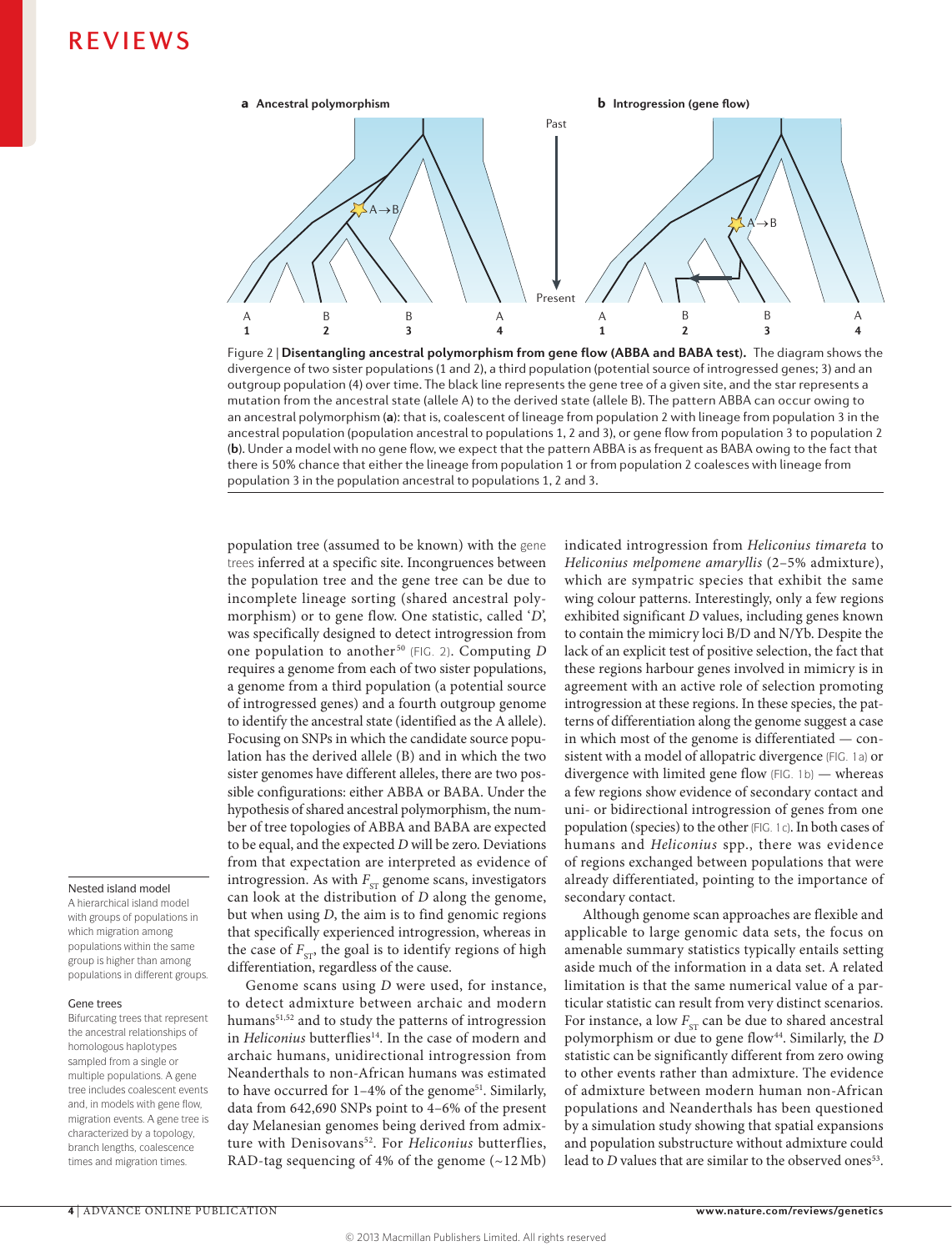#### Bayesian statistics

Statistical framework in which the parameters of the models are treated as random variables, allowing expression of the probability of parameters, given the data; this is called the posterior. The posterior probability is obtained by Bayes' rule, and it is proportional to the likelihood times the prior.

#### Allele frequency spectrum

(AFS). A distribution of the counts of single-nucleotide polymorphisms with a given observed frequency in a single or multiple populations.

#### Genetic drift

Stochastic changes in gene frequency owing to finite size of populations, resulting from the random sampling of gametes from the parents at each generation.

*Likelihood and model-based methods.* As useful as genome scans with indicator variables can be to identify components of the divergence process, they fall short of providing a full portrait of divergence unless they are combined with other analyses. In this light, the goal for many investigators is to be able to calculate the likelihood under a rich divergence model. For some model of divergence M, with a parameter set *Θ*, the likelihood is the probability (*P*) of the data given the parameters: that is,  $P_M(Data | \Theta)$ . Having a likelihood function at hand allows estimating the most likely parameters of a given model either with frequentist or Bayesian statistics<sup>54</sup>. Also, comparing the likelihood of alternative models opens the door to model choice approaches to infer the most probable divergence model. Currently, there are two main families of likelihood-based approaches for studying divergence: one based on the allele frequency spectrum (AFS) and a second based on sampling genealogies for short portions of the genome (BOX 2).

*Likelihoods using the allele frequency spectrum.* For a single SNP sampled in each of two populations, considered together with the base that is present in an outgroup genome, the data can be summarized as the number of copies of the derived allele in each of the two populations. For a large number of SNPs, these counts fill a discrete distribution — the allele frequency spectrum (AFS) — in two dimensions (one for each sampled population), which can be represented in graphical form (FIG. 3). This approach has seen renewed interest as large SNP data sets have become more common<sup>55-57</sup>. FIGURE 3 shows how the AFS can vary considerably for the different isolation with migration models shown in FIG. 1, particularly how simple isolation differs from models with gene flow. In the absence of gene flow (FIG. 3a), the frequencies of SNPs found in only one population are different from the SNPs in the other populations because genetic drift drives different alleles to fixation in each population. By contrast, in models with gene flow, the cells along the diagonal exhibit a higher density (FIG. 3b) because there are many SNPs with similar frequencies in the two populations. However, as exemplified in these AFSs, it can be difficult to separate alternative scenarios with gene flow, as these tend to be similar (FIG. 3b–d).

Although the expected AFS can be generated by simulations<sup>55,58,59</sup>, it is also the focus of a population genetic theory in which differential equations describe the diffusion of allele frequencies in populations $60,61$ . In recent years, the diffusion equation approach has been reawakened for the study of the AFS under isolation with migration models, such as the ones shown in FIG. 1 (REFS 57,62,63). If it is assumed that the SNPs segregate

### Box 2 | Contrasting the allele frequency spectrum with genealogy-sampling approaches

#### **Allele frequency spectrum**

In two populations, the allele frequency spectrum (AFS) corresponds to a multidimensional matrix *X*, where each *x<sub>i</sub>*, entry gives the number of single-nucleotide polymorphisms (SNPs) with an observed derived allele count of *i* in population 1 and *j* in population 2. The likelihood is easily computed, given the expected AFS under a given evolutionary model. Each entry in the expected AFS reflects the probability of a given SNP falling into that cell. Assuming that all SNPs are independent (that is, assuming free recombination between SNPs), these probabilities can be derived from the distribution of allele frequencies across populations, which in turn can be found with diffusion approximations to the evolutionary processes or with the coalescent. After the expected AFS is obtained under a given model, it is easy to compute the likelihood for an arbitrarily large number of SNPs, making this a method applicable to the analysis of genomic data.

#### **Genealogy sampling**

Coalescence-based models aim at extracting information about relevant selective and demographic events from gene trees relating homologous DNA sequences (haplotypes) sampled from multiple populations. Each locus may contain several SNPs, and hence haplotype data contain an extra layer of information when compared with AFS approaches. Most methods assume no recombination within each locus and free recombination among loci. Coalescence-based methods are usually based on samplers that collect genealogies from the posterior distribution. However, exploring the genealogical space can be extremely complex and relies on highly computationally intensive Monte Carlo algorithms, such as Markov chain Monte Carlo (MCMC), that do not easily extend to large genomic multi-locus data sets.

|                                           | <b>AFS</b>                                                                   | Coalescence-based                                                                                                                                                                                                                                             |
|-------------------------------------------|------------------------------------------------------------------------------|---------------------------------------------------------------------------------------------------------------------------------------------------------------------------------------------------------------------------------------------------------------|
| Type of data                              | SNPs (biallelic markers)                                                     | Phased DNA segment (haplotype)                                                                                                                                                                                                                                |
| <b>Assumptions about</b><br>recombination | Free recombination among SNPs<br>(all SNPs independent)                      | Free recombination among loci and complete<br>linkage within loci                                                                                                                                                                                             |
| <b>Assumptions about</b><br>mutation      | Mutation rates equal for all SNPs                                            | Mutation rates vary across loci                                                                                                                                                                                                                               |
| Likelihood                                | Diffusion-based or<br>coalescence-based                                      | Coalescence-based                                                                                                                                                                                                                                             |
| <b>Methods</b>                            | Composite-likelihoods; fairly fast<br>and able to deal with millions of SNPs | Monte Carlo methods based on genealogy samplers<br>(such as MCMC or importance sampling) or based on<br>approximate methods (such as ABC or PAC); usually<br>slow and computationally intensive, compromising<br>their application to large genomic data sets |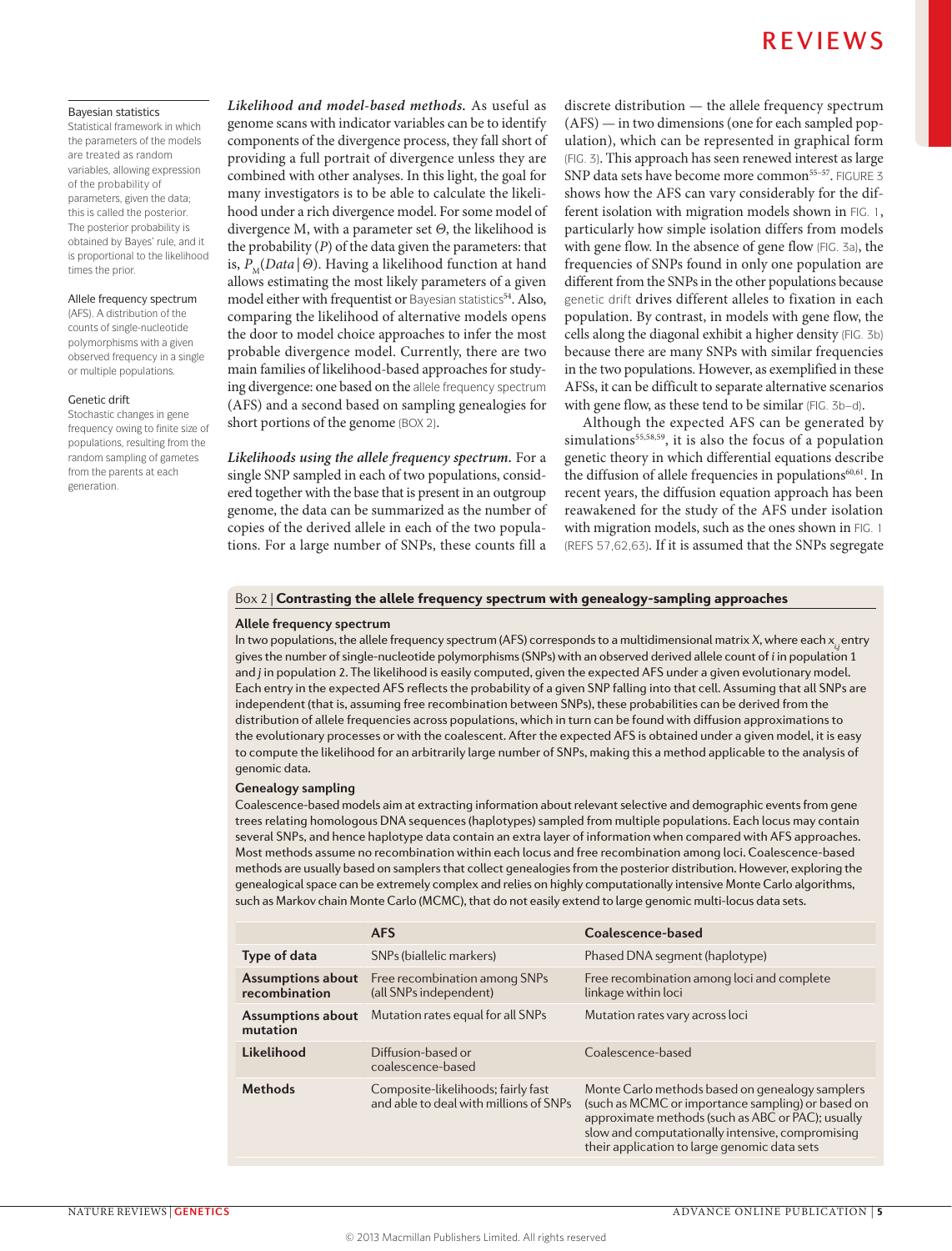

**Nature Reviews** | **Genetics** Figure 3 | **Allele frequency spectrum under alternative divergence models.** Each entry in the matrix (*x*,*y*) corresponds to the probability of observing a single-nucleotide polymorphism (SNP) with frequency of derived allele *x* in population 1 and *y* in population 2. The colours represent the log of the expected probability for each cell of the allele frequency spectrum (AFS). The white colour corresponds to –Inf: that is, to cells with an expected probability of zero. These AFSs are conditional on polymorphic SNPs, hence the cells (0,0) and (10,10) have zero probability. The likelihood for an observed AFS can be computed by comparing it with these expected AFSs. **a** | Isolation model. **b** | Isolation with migration. **c** | Isolation after migration. **d** | Secondary contact. The joint allele frequency spectrums for the different scenarios were obtained with coalescent simulations carried out with ms<sup>125</sup>. All scenarios were simulated, assuming all populations share the same effective sizes (*N*=10,000), a time of split *t* <sup>s</sup>=20,000 generations ago (t / 4N = 0.5), symmetrical migration rate (2N<sub>1</sub>m<sub>12</sub> = 5, 2N<sub>2</sub>m<sub>21</sub> = 5, for scenarios **b**, **c** and **d**, for scenario **c**, a time of isolation of *t* i =2,000 generations ago (*t* i /4*N*=0.05) and, for scenario **d**, a time of secondary contact of *t* sc=6,000 generations ago (*t* sc /4*N*=0.15).

#### Coalescent theory

A theory that describes the distribution of gene trees (and ancestral recombination graphs) under a given demographic model that can be used to compute the probability of a given gene tree. independently, then given both an observed and an expected AFS for a model of interest, the likelihood can be directly calculated using a multinomial distribution. One difficulty is that in reality most data sets include many SNPs that are sufficiently close to one another that the assumption of independence does not apply. Still, the same likelihood calculation can be applied (now identified as a 'composite likelihood'57) without introducing bias to the parameter estimates, albeit with limited access to confidence intervals and other analyses for which a likelihood is often used<sup>64</sup>. By reducing the data to counts of SNP frequencies, AFS methods are also guilty of discarding all linkage information in the data. This means that these methods are not expected to be very sensitive to processes that can affect local LD patterns, such as gene flow or admixture. AFS-based analyses on population genomic data sets have so far mostly been conducted on human data<sup>57,63,65</sup>, but the same approach can be used to study the divergence of closely related species. A nice example is the study of the divergence of Sumatran orangutans (*Pongo abelii*) and Bornean orangutans (*Pongo pygmaeus*)13. Low-coverage (8×) Illumina sequencing of 5 individuals from each species yielded a total of 12.74 million SNPs, and an AFS analysis led to an estimated speciation time of 400,000 years with a low level of gene exchange between the species<sup>13</sup>.

The AFS approach has also been applied to more complex models with more than two populations or species. One example comes from the analysis of human data from the [1000 Genomes Project](http://www.1000genomes.org/) under a threepopulation isolation with migration model with gene flow and population expansions<sup>65</sup>. By considering only SNPs at synonymous sites and by explicitly modelling genotype calling errors, these authors estimated a time for expansion out of Africa around 51,000 years ago, a split between Europeans and East Asians around 23,000 years ago, recent population expansion in both Europeans and East Asians and statistically significant but reduced gene flow among all populations.

However, AFS-based methods become computationally challenging and expensive for models with more than three populations. There is thus considerable interest in finding suitable approximations to the diffusion process that do not rely on a full multidimensional AFS66–68. Recently, some new methods have appeared that implement simplified diffusion processes that do not include mutation models but that do account for divergence from common ancestry by genetic drift<sup>66–68</sup>. The lack of a mutational component means that these methods are intended for cases of recent divergence among populations. By modelling the branch lengths of the population and species tree as proportional to drift and by treating drift in different branches as independent (with no gene flow), it is possible to write down a likelihood function, opening the door to infer the population and species trees. It is also possible to include admixture within this framework by allowing for one population to have ancestry in multiple populations<sup>66</sup>. For instance, 60,000 SNPs from 82 dog breeds and wild canids (obtained with SNP arrays) supported a population tree with admixture events (as in FIG. 1c) rather than a pure isolation model<sup>66</sup> (as in FIG. 1a).

*Likelihoods by sampling genealogies.* If the recombination rate is low, such that it is unlikely to have occurred in the time since the common ancestor of a sample of sequences from one or various populations, as can be the case over a short region of the genome, the history of a sample of sequences can be described by a gene tree or genealogy (BOX 3). The depth and structure of such genealogies have been described by coalescent theory for a diversity of models, including the models shown in FIG. 1 (REFS 69–71), and this coalescent modelling has made it possible to calculate the likelihood for data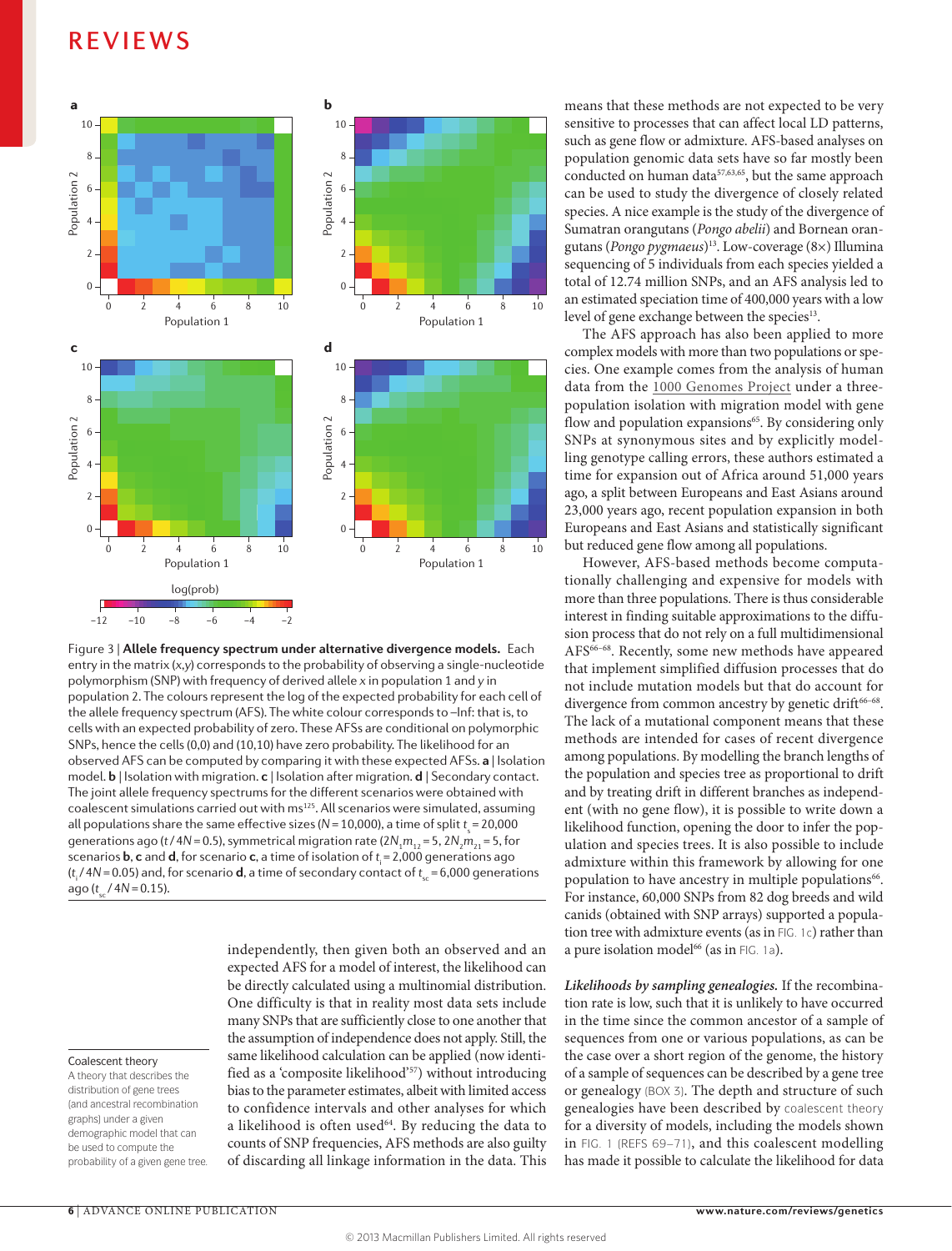

If there is free recombination among sites, the likelihood is simply the product of the likelihoods for each site. This is the assumption underlying the allele frequency spectrum (AFS)-based methods. At the other extreme, when all sites are fully linked, the ancestry of a sample is fully captured by a gene tree shared by all sites. This is the realm of coalescence-based methods and of most genealogy-sampling approaches. However, the reality lies in between these two extremes, and it is exactly for intermediate levels of recombination, when two portions of the genome are neither completely linked nor completely unlinked, that the calculation of the likelihood becomes very difficult.

In a genealogy-sampling method, likelihoods are computed by integrating over the genealogy space. Under a model characterized by a set of parameters, given data from *L*  $\textsf{loci}, X\textsf{=}(X_{_1},...,X_{_L})$  and its underlying gene trees,  $G\textsf{=}(G_{_1},...,G_{_L})$ , where  $X_{_i}$  and  $G_{_i}$  represent the data and gene trees of the *i*<sup>th</sup> locus (*i*=1,...,L), respectively, the likelihood is found as a product over loci:

# $f(X|\Theta) = \prod_{i=1}^{L} \int f(X_i|G_i)f(G_i|\Theta)dG_i$ *i* = 1

where *f*(*Gi* |*Θ*) is the probability of the genealogy given the parameters *Θ*, and *f*(*Xi* |*Gi* ) is the probability of the data at the i<sup>th</sup> locus, given its genealogy. The ancestral relationships between sequences are described by a gene tree with coalescent and migration events (see part **a** of the figure). Recombination causes different parts of the genome to have different genealogical histories, and so the ancestry of a set of sequences is best pictured as a graph known as the ancestral recombination graph (ARG) with joining events (coalescent events) and the splitting of gene copies into two parental copies (recombination events; see part **b** of the figure)70,101,123,124. Each recombination event corresponds to a split of the sequence into two subsequences that carry different ancestral segments. Interestingly, given the ARG, denoted *A*, we can look at the marginal gene trees for each site along the sequence and compute the likelihood as a product over those marginal genealogies G<sub>i</sub> as

# $f(X|\Theta) = \int f(A|\Theta) \prod_{i=1}^{S} f(X|G_i(A)) dA$ *i* = 1

where  $S$  is the number of sites, and  $f(X|G_{\scriptscriptstyle\parallel}(A))$  is the probability of the data at the i<sup>th</sup> site, given its marginal genealogy  $G_{\scriptscriptstyle \hat{i}}$  implied by the ARG. Note that in this case, the parameters (*Θ*) include the coalescent, migration and recombination processes. The marginal distribution of genealogies can be obtained given the ARG, but the ARG cannot be obtained given the marginal genealogies. This is at the core of the difficulties of dealing with recombination. First, in comparison with gene trees, the ARG is dramatically more complex, making the search through the ARG space intractable for population divergence models. Second, data typically contain diffuse information about which ARGs are more likely.

> sets with multiple sequences of a short genomic region sampled from one or more populations. Rather than focusing on the best gene tree (as is often the case in phylogenetics), the likelihood is obtained by integrating over all possible genealogies<sup>72</sup>. Because this integration cannot be solved analytically except for small sample

sizes, these approaches rely on computationally intensive methods<sup>73,74</sup>. The general principle of these methods is to sample a set of genealogies that is consistent with the data<sup>74,75</sup>, which may in turn be used to obtain a posterior probability in a Bayesian approach<sup>54</sup>. These methods have seen tremendous advances in recent decades, making it possible to estimate effective population sizes, migration rates, admixture contributions and dates of population declines, among other parameters $37,73$ . Moreover, through likelihood ratio tests<sup>75</sup> or through marginal likelihoods<sup>76</sup>, it has become possible to assess the fit of alternative models of divergence.

A genealogy-sampling approach to the likelihood can easily be extended to multiple loci if each has not undergone recombination and if free recombination is assumed between loci. Under these assumptions, the overall likelihood is the product of that for each locus (BOX 3). Thus, in principle, a genealogy-sampling approach can be extended to a genome scale if the computational power is available to handle many thousands of genome segments. For small sample sizes, it is possible to obtain analytical solutions, and this has been found for a two-population isolation with migration model with constant gene flow for the special case of two sampled genomes<sup>77</sup>. When applied to the divergence between *Drosophila melanogaster* and *Drosophila simulans*, for a data set with 30,323 genomic segments (average length of 405 bp), a divergence time of 3.04 million years ago, and a non-zero migration rate from *D. simulans* to *D. melanogaster* was inferred<sup>77</sup>. An alternative approach to computing the likelihood for larger sample sizes consists of using generating functions, which so far has been shown to be possible for up to samples of three gene copies<sup>78,79</sup>.

The largest data set analysed so far using a genealogy-sampling approach consists of six genomes (each divided into 37,574 segments of 1kb in size): one from each of six human populations. The data were examined assuming an isolation model with five populations and migration between one single pair of populations<sup>7</sup>. Statistically significant migration was estimated between populations in Africa: namely, between San and Bantu, and San and Yoruba. Surprisingly, the estimates for the times of split pointed to a very old divergence between these African populations (108–157,000 years ago), suggesting an ancient and complex population structure in that continent.

*Related approximate likelihood methods.* One general family of methods (so-called 'likelihood-free' methods) sidesteps the actual calculation of likelihoods by using direct simulations under the model of interest. These include approximate Bayesian computation (ABC) methods, which have recently been reviewed<sup>80-83</sup>. One advantage of ABC methods is that it can be fairly straightforward to include recombination in the models<sup>84</sup>. However, the application of ABC to genome-wide data sets is still in its infancy mostly owing to the prohibitively high computational cost of simulating population genomic data, but in practice it has been shown to handle data sets with hundreds $85$  to a few thousand loci $86$ .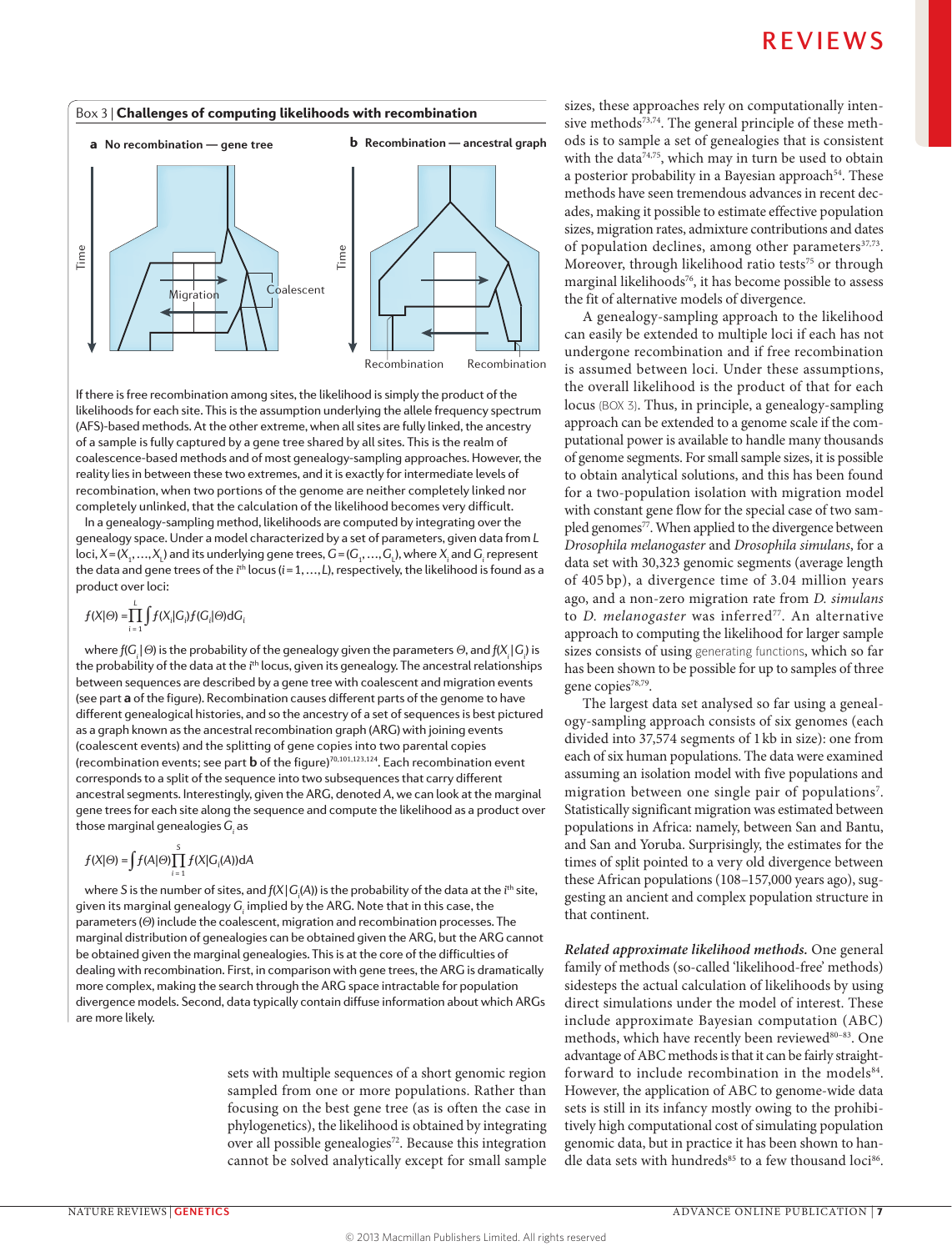

Figure 4 | **Distinguishing migration events based on linkage disequilibrium block structure.** Schematic representation of the expected distribution of the haplotype block lengths for an old migration event (**a**) and a recent migration event (**b**). The diagram shows two diverging populations that experience migration at some time in the past after the split and a zoom-in of what happens at the population that receives immigrant haplotypes. For simplicity, we assumed that all individuals share the same haplotype in the destination population (blue haplotype in the figure): that is, this haplotype has reached fixation. When a migrant haplotype (shown in red in the figure) enters a population, as times goes by, recombination breaks it into smaller fragments. Thus, blocks are expected to be shorter following an old migration event (**a**) than directly after a recent migration event (**b**), for which blocks are expected to be larger.

#### Generating functions

Statistical technique used to obtain the distribution of sums of random variables, as required in computation of the probability of genealogies given the parameters of an underlying model.

#### Haplotype

A DNA sequence that is inherited as a single unit in the absence of recombination.

#### Bottlenecks

Reductions in the size of populations owing to stochastic events or owing to colonization of new areas (founder events).

#### Ancestral recombination graphs

(ARGs). Graphs that represent the ancestral relationship of homologous DNA sequences sampled from a single or multiple populations. In models with gene flow, an ARG includes coalescent, migration and recombination events.

Another family of model-based methods approximates the likelihood as a sequence of conditional probabilities, with an additional term for each sequence that is added to a data set<sup>87</sup>. Such 'product of approximate conditionals' (PAC) or so-called 'copying model' methods have been extended to numerous demographic models<sup>88,89</sup>, and finding better approximations has been an area of active research<sup>87,90,91</sup> that is likely to continue.

### Historical gene flow and LD patterns

Population geneticists have long known that the movement of genes into a population can create strong patterns of LD in the regions of the genome experiencing that gene flow<sup>41,92,93</sup>. However, it remains a challenge to take advantage of this phenomenon to infer the history of gene flow59,93,94. One approach to disentangle alternative divergence models, such as the ones shown in FIG. 1, is based on the distribution of haplotype block lengths<sup>95,96</sup>. The principle is that when a migrant enters a population, it carries a set of chromosomes that, as time goes by, are broken into smaller fragments owing to recombination (FIG. 4). The distribution of block lengths depends not only on the recombination rate but also on the frequency at which a given population receives immigrants, and the older the migration event, the shorter the blocks are expected to be. Thus, the distribution of block lengths should allow disentangling alternative scenarios. A similar idea has recently been used to separate a scenario of admixture from ancestral population structure in the case of Neanderthals and modern humans<sup>97</sup>. In this study, by focusing on a subset of the data, the decay of an LD statistic as a function of the genetic distance among SNPs in present day European genomes supported a model with gene flow from Neanderthals, which is estimated to have occurred between 37,000 and 86,000 years ago. Other statistics have been proposed to detect more recent admixture events, which have mostly been applied to modern human populations<sup>98,99</sup>. Ideally, these statistics should be affected only by a specific factor, such as admixture. However, other demographic events (for example, bottlenecks) as well as selection can generate haplotype blocks<sup>41,100</sup>, and it is still unclear how sensitive these LD statistics are to such events<sup>97</sup>. In principle, rather than looking at statistics of subsets of the data, a better description would be achieved with full-likelihood methods that express the probability of the entire data set under demographic models explicitly accounting for recombination and gene flow.

*Likelihoods for models with recombination.* Our ability to extract the information contained in LD patterns about migration and admixture relies on an explicit model of the process of recombination. However, obtaining likelihoods under such models implies complex expressions that are difficult to solve or to approximate (BOX 3). Full-likelihood methods that jointly estimate demography and recombination rates that have been developed so far use a model with just a single population<sup>101-103</sup>. Because of the difficulties of explicitly including intermediate levels of recombination (that is, neither zero recombination nor effectively free recombination), most likelihood methods are limited to small segments of the data, as is typical with genealogy samplers. Alternatively, the likelihood under simple singlepopulation models can be obtained for pairs of loci, as a function of the recombination rates, and inference proceeds assuming independence of the pairs of loci as in composite likelihood approaches<sup>104,105</sup>.

Among approaches that are being developed to include recombination in likelihood calculations are those based on the approximations of conditional likelihoods<sup>87,90,91</sup>. These methods seem promising, as these conditional distributions can be used to generate genealogies and ancestral recombination graphs (ARGs) that are consistent with the data, which in turn can be used to compute likelihoods by importance sampling<sup>106</sup>. Another promising approach for models with recombination for data from a small number of individuals (that is, three) but large numbers of loci is based on using generating functions for the underlying gene trees<sup>78</sup>.

A promising family of approaches treats recombination as a spatial process along the genome<sup>107,108</sup>. In this framework, the ancestry of each site is modelled by a gene tree that changes at points of recombination as one moves along the genome, as a function of the recombination rates and of some underlying demographic model. This has been implemented in hidden Markov models (HMMs) to estimate divergence times and ancestral effective sizes<sup>109,110</sup> and to estimate population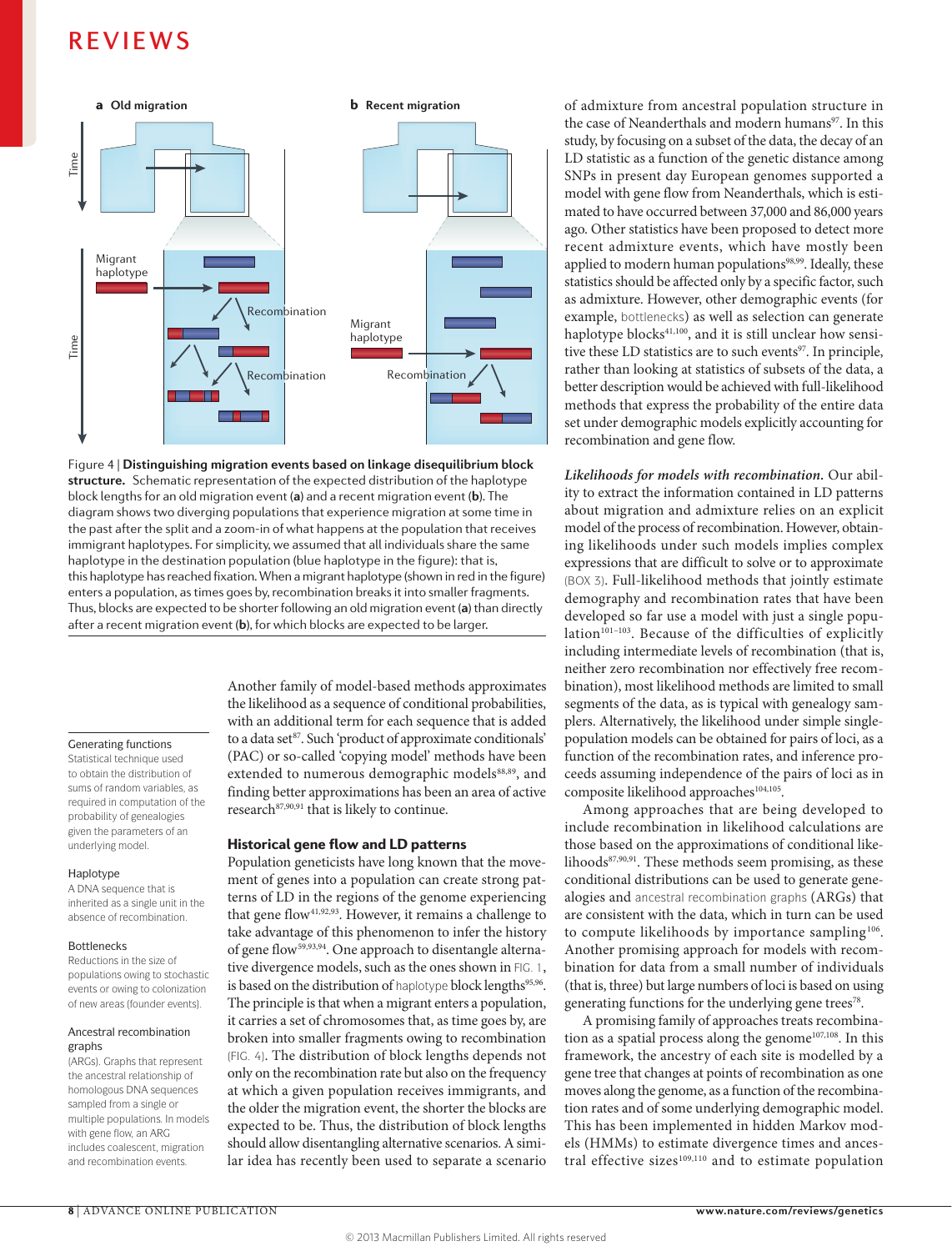#### Identity by descent

(IBD). Two haplotypes are identical by descent if they are identical copies of a haplotype that are shared between individuals within families and hence are assumed to be identical by descent.

size changes<sup>111</sup> for data sets comprising a pair or trio of haploid genomes that are sampled from the same<sup>111</sup> or different populations<sup>109,110</sup>. The HMM framework is appealing as it allows obtaining likelihoods under complex models accounting for recombination and the correlation of genealogies of neighbouring sites. One main approximation is that coalescent times are treated in discrete time intervals rather than as a continuous variable. Recently, this was extended to models with gene flow followed by isolation<sup>112</sup>. For instance, looking at 10 Mb segments from each chromosome<sup>12</sup>, the divergence between eastern gorillas (*Gorilla beringei*) and western gorillas (*Gorilla gorilla*) was estimated to involve a long period of continuous gene flow, since the split of the common ancestor (0.9–1.6 million years ago) until recently (80,000–200,000 years ago), after which gene flow ceased, fitting a model as depicted in FIG. 1c.

Finally, another promising avenue for further research is based on the distribution of haplotype block lengths as a function of immigration timing and rates<sup>96</sup>. This was implemented in a composite likelihood method based on the distribution of immigrant haplotype blocks ('migrant tracts'; FIG. 4), which was shown to have power to infer changes in migration rates up to 1,000 generations ago in a simulation study<sup>96</sup>. One of the limitations of this approach is that it assumes that the migrant haplotype blocks can be correctly identified without error, which is difficult to achieve for species with reduced differentiation. This approach has recently been extended to infer changes in migration rates through time<sup>95</sup> and was applied to humans to infer changes in historical gene flow rates from Europe using admixed African– American HapMap data. Other variations on this idea include methods that use summary statistics sensitive to LD<sup>97,113</sup> and methods to detect tracts of identity by descent (IBD) for informing on rates of migration<sup>114</sup>. One example is the recent derivation of the expected length of IBD tracts under different demographic models using coalescent arguments<sup>115</sup>, showing that patterns of IBD in a sample of multiple individuals can be used to infer very recent demographic events (up to a few hundred generations ago). It is noteworthy that these models usually assume phased data, which are still difficult to obtain in practice (BOX 1).

#### **Conclusions**

Notwithstanding the difficulties of reference genome bias and phase uncertainty, population genomic data sets generated using NGS technologies offer tremendous potential for discerning the speciation process. However, in the quest to understand population divergence and speciation better, we wish to have theory and statistical methods that accommodate very large data sets and that connect the observed genomic patterns with relevant historical events for complex models of divergence. Currently, the available tools do not take full advantage of population genomic data sets, although there are sophisticated methods for taking a genome scan approach for particular aspects of the divergence process.

Going forwards, the greatest challenges on the theoretical and statistical side are to develop ways to include recombination fully in the analyses. Currently, AFS and genealogy-sampling approaches assume that different SNPs or loci are independently segregating, and other methods that take fuller account of recombination are restricted to smaller portions of the genome. NGS data have not yet changed our main paradigm of how populations diverge, but they have confirmed that natural selection is sometimes in conflict with gene exchange during the divergence process and that gene flow is a widespread process. We envision that great advances in population genomic inference will be achieved as comprehensive methods emerge for fully including recombination in our divergence models, as these will allow investigators to use all of the relevant information in their NGS data.

- 1. Darwin, C. *On the Origins of Species by Means of Natural Selection* (Murray, 1859).
- 2. Hohenlohe, P. A. *et al.* Population genomics of parallel adaptation in threespine stickleback using sequenced RAD tags. *PLoS Genet.* **6**, e1000862 (2010). **This was the first study in which RAD-tag sequencing was used to scan genome-wide patterns of differentiation in the quest to find genes involved in adaptation.**
- Elshire, R. J. et al. A robust, simple genotypingby-sequencing (GBS) approach for high diversity species. *PLoS ONE* **6**, e19379 (2011).
- 4. Metzker, M. L. Sequencing technologies the next generation. *Nature Rev. Genet.* **11**, 31–46 (2010). **This is an excellent Review of the NGS technologies, their applications, potential and limitations.**
- 5. Davey, J. W. *et al.* Genome-wide genetic marker discovery and genotyping using next-generation sequencing. *Nature Rev. Genet.* **12**, 499–510 (2011).
- 6. Altshuler, D. L. *et al.* A map of human genome variation from population-scale sequencing. *Nature*  **467**, 1061–1073 (2010).
- 7. Gronau, I., Hubisz, M. J., Gulko, B., Danko, C. G. & Siepel, A. Bayesian inference of ancient human demography from individual genome sequences. *Nature Genet.* **43**, 1031–1034 (2011). **This study exemplifies the application of coalescence-based genealogy sampler methods to analyse NGS data, representing the largest data set analysed so far with such methods.**
- 8. Lachance, J. *et al.* Evolutionary history and adaptation inferred from whole-genome sequences of diverse African hunter-gatherers *Cell* **150**, 457–469 (2012).
- 9. Cao, J. *et al.* Whole-genome sequencing of multiple *Arabidopsis thaliana* populations. *Nature Genet.* **43**, 956–963 (2011).
- 10. von Holdt, B. M. *et al.* Genome-wide SNP and haplotype analyses reveal a rich history underlying dog domestication. *Nature* **464**, 898–902 (2010).
- 11. Prüfer, K. *et al.* The bonobo genome compared with the chimpanzee and human genomes. *Nature* **486**, 527–531 (2012).
- 12. Scally, A. *et al.* Insights into hominid evolution from the gorilla genome sequence. *Nature* **483**, 169–175  $(2012)$ .
- 13. Locke, D. P. *et al.* Comparative and demographic analysis of orang-utan genomes. *Nature* **469**, 529–533 (2011).
- 14. The *Heliconius* Genome Consortium. Butterfly genome reveals promiscuous exchange of mimicry adaptations among species. *Nature* **487**, 94–98 (2012).
- 15. Ellegren, H. *et al.* The genomic landscape of species divergence in *Ficedula* flycatchers. *Nature* **491**, 756–760 (2012).
- 16. Kern, A. D. Correcting the site frequency spectrum for divergence-based ascertainment. *PLoS ONE* **4**, e5152 (2009).
- 17. Pool, J. E., Hellmann, I., Jensen, J. D. & Nielsen, R. Population genetic inference from genomic sequence variation. *Genome Res.* **20**, 291–300 (2010).

18. Nielsen, R., Paul, J. S., Albrechtsen, A. & Song, Y. S. Genotype and SNP calling from next-generation sequencing data. *Nature Rev. Genet.* **12**, 443–451  $(2011)$ .

**This provides a detailed Review on the challenges and recent developments on genotype and SNP calling for NGS data.**

- 19. Dobzhansky, T. G. & Dobzhansky, T. *Genetics and the Origin of Species* (Columbia Univ. Press, 1937).
- 20. Coyne, J. A. & Orr, H. A. The evolutionary genetics of speciation. *Phil. Trans. R. Soc. B* **353**, 287 (1998).
- 21. Turelli, M., Barton, N. H. & Coyne, J. A. Theory and speciation. *Trends Ecol. Evol.* **16**, 330–343 (2001). 22. Futuyma, D. J. & Mayer, G. C. Non-allopatric speciation
- in animals. *Systemat. Biol.* **29**, 254–271 (1980).
- 23. Mayr, E. *Systematics and the Origin of Species: from the Viewpoint of a Zoologist* (Harvard Univ. Press, 1942). 24. Mayr, E. *Animal Species and Evolution* (Harvard Univ.
- Press, 1963). 25. Bolnick, D. I. & Fitzpatrick, B. M. Sympatric
- speciation: models and empirical evidence. *Annu. Rev. Ecol. Evol. Systemat.* **38**, 459–487 (2007). 26. Via, S. Sympatric speciation in animals: the ugly
- duckling grows up. *Trends Ecol. Evol.* **16**, 381–390 (2001). 27. Reznick, D. N. & Ricklefs, R. E. Darwin's bridge
- between microevolution and macroevolution. *Nature*  **457**, 837–842 (2009).
- 28. Smith, J. M. & Haigh, J. The hitch-hiking effect of a favourable gene. *Genet. Res.* **23**, 23–35 (1974).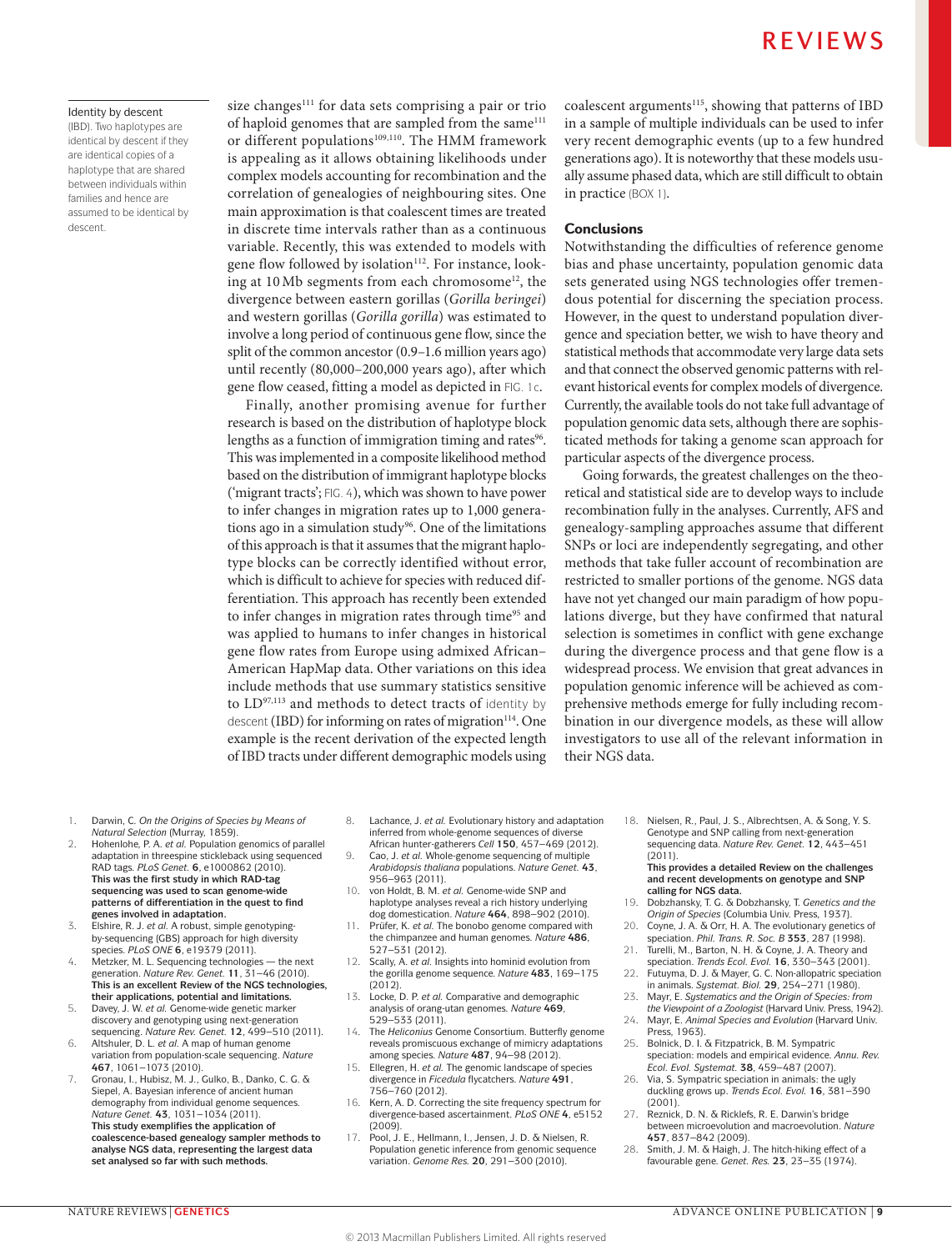- 29. Barton, N. H. Genetic hitchhiking. *Phil. Trans. R. Soc. Lond. B* **355**, 1553–1562 (2000).
- 30. Wu, C. I. The genic view of the process of speciation. *J. Evol. Biol.* **14**, 851–865 (2001). 31. Butlin, R. K. Recombination and speciation. *Mol. Ecol.*
- **14**, 2621–2635 (2005). 32. Pinho, C. & Hey, J. Divergence with gene flow: models and data. *Annu. Rev. Ecol. Evol. Systemat.* **41**,
- 215–230 (2010). 33. Nielsen, R. & Wakeley, J. Distinguishing migration from isolation: a Markov chain Monte Carlo approach. *Genetics* **158**, 885–896 (2001). **This is one of the first papers in which a full likelihood approach based on genealogy samplers**
- **was applied to an isolation with migration model.** 34. Hey, J. & Nielsen, R. Multilocus methods for estimating population sizes, migration rates and divergence time, with applications to the divergence of *Drosophila pseudoobscura* and *D. persimilis*. *Genetics*  **167**, 747–760 (2004).
- 35. Wakeley, J. & Hey, J. in *Molecular Approaches to Ecology and Evolution* 157–175 (Springer, 1998).
- 36. Luikart, G., England, P. R., Tallmon, D., Jordan, S. & Taberlet, P. The power and promise of population genomics: from genotyping to genome typing. *Nature Rev. Genet.* **4**, 981–994 (2003).
- 37. Nielsen, R. & Beaumont, M. A. Statistical inferences in phylogeography. *Mol. Ecol.* **18**, 1034–1047 (2009).
- 38. Levin, D. A. Interspecific hybridization, heterozygosity and gene exchange in *Phlox*. *Evolution* **29**, 37–51 (1975).
- 39. Wang, R. L., Wakeley, J. & Hey, J. Gene flow and natural selection in the origin of *Drosophila pseudoobscura* and close relatives. *Genetics* **147**, 1091–1106 (1997).
- 40. Myers, S., Bottolo, L., Freeman, C., McVean, G. & Donnelly, P. A fine-scale map of recombination rates and hotspots across the human genome. *Science* **310**, 321–324 (2005).
- 41. Slatkin, M. Linkage disequilibrium understanding the evolutionary past and mapping the medical future.
- *Nature Rev. Genet.* **9**, 477–485 (2008). 42. Nielsen, R. Molecular signatures of natural selection. *Annu. Rev. Genet.* **39**, 197–218 (2005).
- 43. Stapley, J. *et al.* Adaptation genomics: the next generation. *Trends Ecol. Evol.* **25**, 705–712 (2010).
- 44. Holsinger, K. E. & Weir, B. S. Genetics in geographically structured populations: defining, estimating and interpreting FST. *Nature Rev. Genet.*  **10**, 639–650 (2009).
- Jones, F. C. et al. The genomic basis of adaptive evolution in threespine sticklebacks. *Nature* **484**, 55–61 (2012). 46. Beaumont, M. A. Adaptation and speciation: what can
- *F*ST tell us? *Trends Ecol. Evol.* **20**, 435–440 (2005).
- Gaggiotti, O. E. & Foll, M. Quantifying population structure using the F-model. *Mol. Ecol. Resources* **10**, 821–830 (2010).
- 48. Excoffier, L., Hofer, T. & Foll, M. Detecting loci under selection in a hierarchically structured population. *Heredity* **103**, 285–298 (2009).
- 49. Gompert, Z. & Buerkle, C. A. A. Hierarchical Bayesian model for next-generation population genomics.
- *Genetics* **187**, 903–917 (2011). 50. Durand, E. Y., Patterson, N., Reich, D. & Slatkin, M. Testing for ancient admixture between closely related populations. *Mol. Biol. Evol.* **28**, 2239–2252 (2011). **This provides a detailed description of the principles and properties of the** *D* **statistic (also known as the ABBA and BABA test), now widely used to detect and estimate rates of admixture and introgression.**
- 51. Green, R. E. *et al.* A draft sequence of the neandertal
- genome. *Science* **328**, 710–722 (2010). 52. Reich, D. *et al.* Genetic history of an archaic hominin group from Denisova Cave in Siberia. *Nature* **468**, 1053–1060 (2010).
- Eriksson, A. & Manica, A. Effect of ancient population structure on the degree of polymorphism shared between modern human populations and ancient hominins. *Proc. Natl Acad. Sci.* **109**, 13956–13960 (2012).
- 54. Beaumont, M. A. & Rannala, B. The Bayesian revolution in genetics. *Nature Rev. Genet.* **5**, 251–261 (2004). 55. Nielsen, R. Estimation of population parameters and
- recombination rates from single nucleotide polymorphisms. *Genetics* **154**, 931–942 (2000).
- 56. Williamson, S. H. *et al.* Simultaneous inference of selection and population growth from patterns of variation in the human genome. *Proc. Natl Acad. Sci.*  **102**, 7882–7887 (2005).
- 57. Gutenkunst, R. N., Hernandez, R. D., Williamson, S. H. & Bustamante, C. D. Inferring the joint demographic history of multiple populations from multidimensional SNP frequency data. *PLoS Genet.* **5**, e1000695 (2009). **This was the first study solving the expected AFS for an isolation with migration model using the diffusion approximation, opening the door for computing likelihoods for genomic SNP data.**
- 58. Excoffier, L. & Foll, M. fastsimcoal: a continuous-time coalescent simulator of genomic diversity under arbitrarily complex evolutionary scenarios. *Bioinformatics* **27**, 1332–1334 (2011).
- 59. Adams, A. M. & Hudson, R. R. Maximum-likelihood estimation of demographic parameters using the frequency spectrum of unlinked single-nucleotide polymorphisms. *Genetics* **168**, 1699–1712 (2004).
- 60. Wright, S. Evolution in Mendelian populations. *Genetics* **16**, 97 (1931). 61. Kimura, M. Solution of a process of random genetic
- drift with a continuous model. *Proc. Natl Acad. Sci. USA* **41**, 144 (1955).
- Lukić, S., Hey, J. & Chen, K. Non-equilibrium allele frequency spectra via spectral methods. *Theor. Popul. Biol.* **79**, 203–219 (2011).
- 63. Lukic´, S. & Hey, J. Demographic inference using spectral methods on SNP data, with an analysis of the human out-of-Africa expansion. *Genetics* **192**, 619–639 (2012).
- 64. Stephens, M. in *Handbook of Statistical Genetics* 3rd edn (eds Balding, D. J., Bishop, M. & Cannings, C.) 878–908 (Wiley, 2007).
- 65. Gravel, S. *et al.* Demographic history and rare allele sharing among human populations. *Proc. Natl Acad. Sci.* **108**, 11983–11988 (2011).
- 66. Pickrell, J. K. & Pritchard, J. K. Inference of population splits and mixtures from genome-wide allele frequency
- data. *PLoS Genet.* **8**, e1002967 (2012). 67. Sirén, J., Marttinen, P. & Corander, J. Reconstructing population histories from single nucleotide polymorphism data. *Mol. Biol. Evol.* **28**, 673–683 (2011).
- 68. Gautier, M. & Vitalis, R. Inferring population histories using genome-wide allele frequency data. *Mol. Biol. Evol.* **30**, 654–668 (2013).
- Kingman, J. F. C. On the genealogy of large populations. *J. Appl. Probab.* **19**, 27–43 (1982).
- 70. Hudson, R. R. Properties of a neutral allele model with intragenic recombination. *Theor. Popul. Biol.* **23**, 183–201 (1983).
- Tajima, F. Evolutionary relationship of DNA sequences in finite populations. *Genetics* **105**, 437–460 (1983). 72. Felsenstein, J. Phylogenies from molecular sequences:
- inference and reliability. *Annu. Rev. Genet.* **22**, 521–565 (1988).
- Marjoram, P. & Tavaré, S. Modern computational approaches for analysing molecular genetic variation data. *Nature Rev. Genet.* **7**, 759–770 (2006).
- 74. Kuhner, M. K. Coalescent genealogy samplers: windows into population history. *Trends Ecol. Evol.* **24**, 86–93 (2009).
- Hey, J. & Nielsen, R. Integration within the Felsenstein equation for improved Markov chain Monte Carlo methods in population genetics. *Proc. Natl Acad. Sci.*
- *USA* **104**, 2785–2790 (2007). 76. Beerli, P. & Palczewski, M. Unified framework to evaluate panmixia and migration direction among multiple sampling locations. *Genetics* **185**, 313–326 (2010).
- 77. Wang, Y. & Hey, J. Estimating divergence parameters with small samples from a large number of loci. *Genetics* **184**, 363–379 (2010).
- 78. Lohse, K., Harrison, R. & Barton, N. H. A general method for calculating likelihoods under the coalescent process. *Genetics* **189**, 977–987 (2011). **This paper describes an interesting approach to obtain likelihoods for a large number of loci using generating functions that can be applied to isolation with migration models and can, in principle, deal with recombination.**
- 79. Lohse, K., Barton, N. H., Melika, G. & Stone, G. N. A likelihood-based comparison of population histories in a parasitoid guild. *Mol. Ecol.* **21**, 4605–4617 (2012).
- 80. Beaumont, M. A. Approximate Bayesian computation in evolution and ecology. *Annu. Rev. Ecol. Evol. Systemat.* **41**, 379–406 (2010).
- 81. Sunnåker, M. *et al.* Approximate Bayesian computation. *PLoS Computat. Biol.* **9**, e1002803 (2013).
- 82. Hoban, S., Bertorelle, G. & Gaggiotti, O. E. Computer simulations: tools for population and evolution genetics. *Nature Rev. Genet.* **10**, 110–122 (2012).
- 83. Csilléry, K., Blum, M. G., Gaggiotti, O. E. & François, O. Approximate Bayesian computation (ABC)
- in practice. *Trends Ecol. Evol.* **25**, 410–418 (2010). 84. Becquet, C. & Przeworski, M. A new approach to estimate parameters of speciation models with application to apes. *Genome Res.* **17**, 1505–1519 (2007).
- 85. Nice, C. C. *et al.* Hybrid speciation and independent evolution in lineages of alpine butterflies. *Evolution*  **67**, 1055–1068 (2013).
- 86. Li, S. & Jakobsson, M. Estimating demographic parameters from large-scale population genomic data using approximate Bayesian computation. *BMC Genet.* **13**, 22 (2012).
- 87. Li, N. & Stephens, M. Modeling linkage disequilibrium and identifying recombination hotspots using singlenucleotide polymorphism data. *Genetics* **165**, 2213–2233 (2003).
- 88. Davison, D., Pritchard, J. & Coop, G. An approximate likelihood for genetic data under a model with recombination and population splitting. *Theor. Popul. Biol.* **75**, 331–345 (2009).
- 89. Hellenthal, G., Auton, A. & Falush, D. Inferring human colonization history using a copying model. *PLoS Genet.*  **4**, e1000078 (2008).
- 90. Steinrücken, M., Paul, J. S. & Song, Y. S. A sequentially Markov conditional sampling distribution for structured populations with migration and recombination. *Theor. Popul. Biol.* 7 Sep 2012 (doi:org/10.1016/j.tpb.2012.08.004).
- 91. Paul, J. S., Steinrücken, M. & Song, Y. S. An accurate sequentially Markov conditional sampling distribution for the coalescent with recombination. *Genetics* **187**, 1115–1128 (2011).

**This study describes a promising approximation for obtaining ARGs consistent with the data. This can in principle be applied to calculate likelihoods under isolation with migration models explicitly accounting for recombination.**

- 92. Tachida, H. & Cockerham, C. C. Analysis of linkage disequilibrium in an island model. *Theor. Popul. Biol.*  **29**, 161–197 (1986).
- 93. Nordborg, M. & Tavare, S. Linkage disequilibrium: what history has to tell us. *Trends Genet.* **18**, 83–90 (2002).
- 94. Myers, S., Fefferman, C. & Patterson, N. Can one learn history from the allelic spectrum? *Theor. Popul. Biol.*  **73**, 342–348 (2008).
- 95. Gravel, S. Population genetics models of local ancestry. *Genetics* **191**, 607–619 (2012).
- Pool, J. E. & Nielsen, R. Inference of historical changes in migration rate from the lengths of migrant tracts. *Genetics* **181**, 711–719 (2009). **This study proposes a solid theoretical framework**
- **to describe the haplotype block lengths in a population receiving immigrants.** 97. Sankararaman, S., Patterson, N., Li, H., Pääbo, S. & Reich, D. The date of interbreeding between
- Neandertals and modern humans. *PLoS Genet.* **8**, e1002947 (2012).
- 98. Patterson, N. J. *et al.* Ancient admixture in human history. *Genetics* **192**, 1065–1093 (2012).
- 99. Loh, P.-R. *et al.* Inference of admixture parameters in human populations using weighted linkage disequilibrium. Preprint at arXiv [online], [http://uk.](http://uk.arxiv.org/abs/1211.0251) [arxiv.org/abs/1211.0251](http://uk.arxiv.org/abs/1211.0251) (2012).
- 100. Wall, J. D. & Pritchard, J. K. Haplotype blocks and linkage disequilibrium in the human genome. *Nature*
- *Rev. Genet.* **4**, 587–597 (2003). 101. Griffiths, R. C. & Marjoram, P. Ancestral inference from samples of DNA sequences with recombination. *J. Computat. Biol.* **3**, 479–502 (1996).
- 102. Kuhner, M. K., Yamato, J. & Felsenstein, J. Maximum likelihood estimation of recombination rates from population data. *Genetics* **156**, 1393–1401 (2000).
- 103. Wang, Y. & Rannala, B. Bayesian inference of fine-scale recombination rates using population genomic data. *Phil. Trans. R. Soc. B* **363**, 3921–3930 (2008).
- 104. Hudson, R. R. Two-locus sampling distributions and their application. *Genetics* **159**, 1805–1817 (2001). 105. McVean, G., Awadalla, P. & Fearnhead, P.
- A coalescent-based method for detecting and estimating recombination from gene sequences. *Genetics* **160**, 1231–1241 (2002).
- 106. De Iorio, M., Griffiths, R. C., Leblois, R. & Rousset, F. Stepwise mutation likelihood computation by sequential importance sampling in subdivided population models. *Theor. Popul. Biol.* **68**, 41–53 (2005).
- 107. Wiuf, C. & Hein, J. Recombination as a point process along sequences. *Theor. Popul. Biol.* **55**, 248–259 (1999).